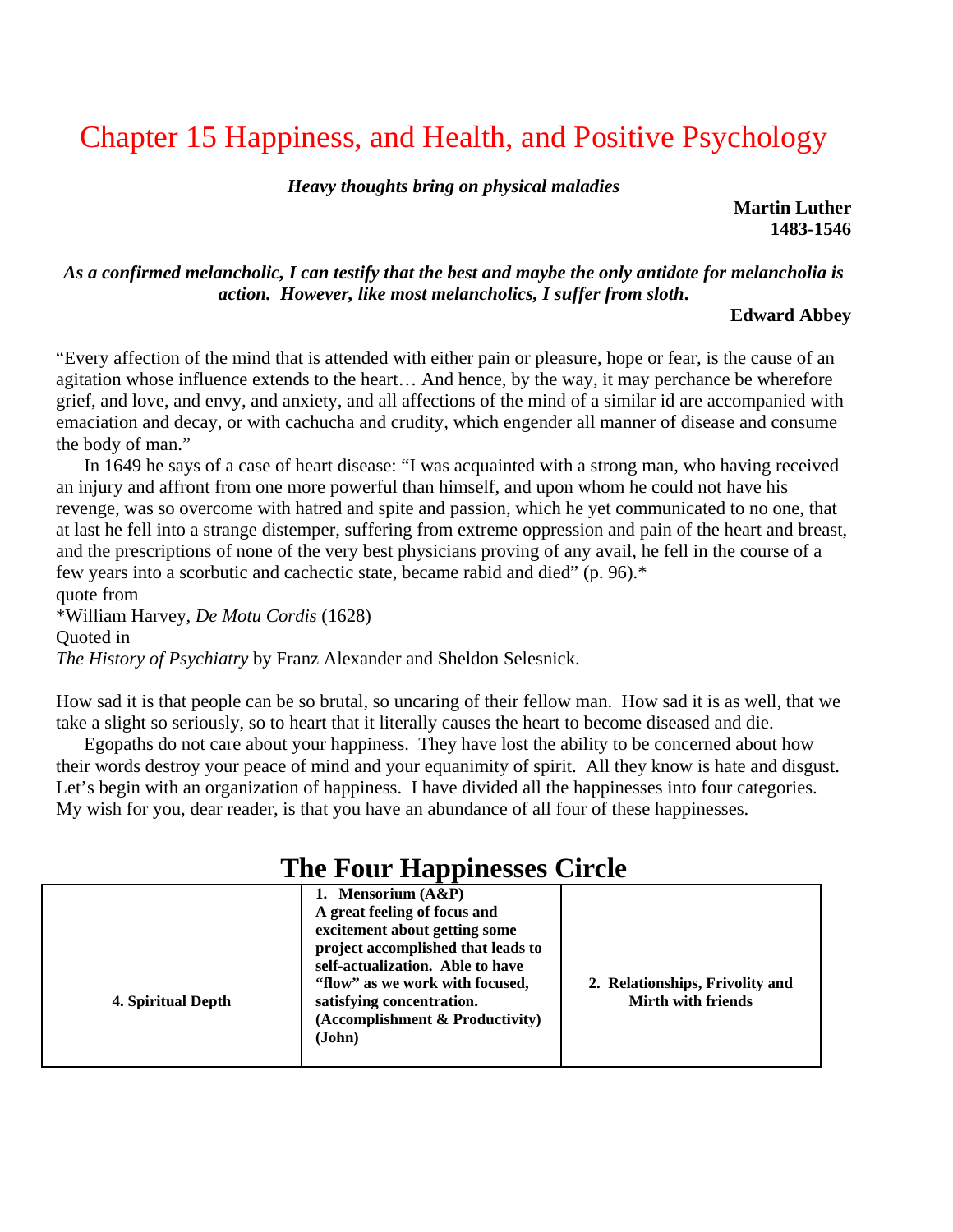| Golden, Magical, Mellifluous,     | The core of our souls is made to be   | I love my friends. They are so fun.  |
|-----------------------------------|---------------------------------------|--------------------------------------|
| <b>Melancholy Mystical Mood.</b>  | healthy if we have these              | When we got together we would        |
| Feeling connected to the universe | happinesses in our hearts.            | laugh and talk and have the best     |
| and close to God or All Holy      |                                       | time. My family is so warm and       |
| Spirit. Includes "Moments of      |                                       | supportive of me. I feel great       |
| Awe," "Power of Now,"             |                                       | when I'm with them. Being in         |
| meditative, contemplative bliss.  |                                       | love is one of the most beautiful of |
| The happiness of a beautiful      |                                       | happinesses. (Affiliation & Love)    |
| dream. Awe & Depth $(A \& D)$     |                                       | (Ringo)                              |
| (George)                          |                                       |                                      |
|                                   | 3. Deep Happiness                     |                                      |
|                                   | Deeply sweet feeling of               |                                      |
|                                   | contentedness and happiness.          |                                      |
|                                   | Phrases like "Today is so             |                                      |
|                                   | beautiful," "I am so                  |                                      |
|                                   | lucky/blessed," "I have such a        |                                      |
|                                   | great life," "My life is so good." "I |                                      |
|                                   | am so lucky/blessed to have this      |                                      |
|                                   | life. This life is so wonderful." "I  |                                      |
|                                   | am so happy," pop into our heads.     |                                      |
|                                   | (Paul) $(A & E)$                      |                                      |
|                                   | (Appreciative & Excitement)           |                                      |
|                                   |                                       |                                      |
|                                   |                                       |                                      |

## **Figure 16. Egopathy robs us of our four happinesses.**

**As we are bullied and mistreated we tend to slip into the lower forms of all four of the happinesses. 1. Mensorium, we slip more and more into the obsessive, exacting, compulsive, manic type of being productive. Perfectionistic. Or we slip into disarray and loss of mental focus.** 

**2. We tend to slip more into the manic type of laughter, obsessive type of seeking fun staying in it too long and using mood-altering substances to enhance it.** 

**3. We tend to slip into doing things that bring us pleasure. It feels so good to watch our TV, see movies, listen to our music, putter in our lovely houses, peruse our favorite author and even daydream about how lovely our lives and families are.** 

**4. We tend to invest too much in saintly and religious things, we spend too much time contemplating God's green earth and His perfect heaven. We spend too much time pouring over the Bible or Torah or Koran digesting God's great secrets and admonitions. We spend too much time dwelling on and delving into the sanctities and acrimonies of this earthly and yet heavenly existence. We develop ways of understanding relationships which are laced with contaminated by dogmas and dictums.** 

 **As you can see, this is a very slippery slope I've stumbled upon. Obviously I have included each one of these realms because they are all such wonderful sources and expressions of healthy and saintly happiness. The thing to avoid is the "over doing" of each of the four happinesses. My focus here is on how we are affected growing up with, being married to, or working for an egopath who pushes us into these extremes. I am not here to judge you if you go to some of these extremes. I am here to be understanding and to encourage you to seek counseling so that you can come to see that each one of these tendencies, healthy and satisfying though they may be in moderation, are potentially roads to unhealthy relationships and disappointing lives.** 

Let me put to rest the free will controversy once and for all. We have free will to choose in the **moment but our impulses, drives, instincts, compulsions, obsessions, and pleasures are so imbued with and contaminated by our experiences and memories, both conscious and subconscious, that we cannot say we stand as rock islands making uninfluenced "free" choices. That is the nature of the**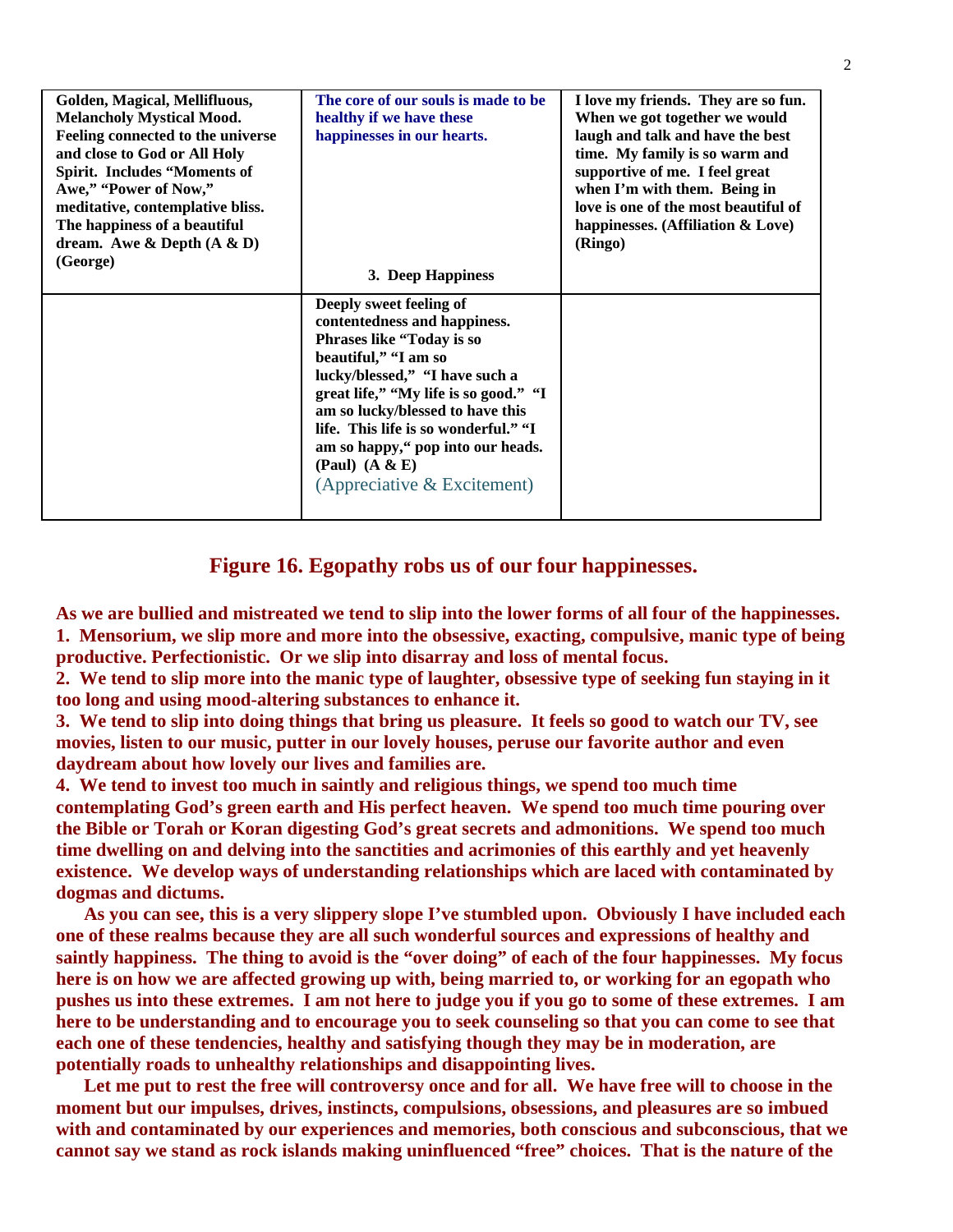## **human mind.**

## Mensorium

Each one of us has a mensorium score whether we know or not. Each one of us is experiencing a state or level of motivation concerning the tasks in our lives. These "tasks" could be simple such as brushing our teeth or emptying the trash, or it could be something more profound such as writing a letter to our aunt or even doing a business report. We all feel some sense of motivation to accomplish our daily tasks, that is, if we are not depressed. The depressed person most likely has lost all sense of motivation to maintain personal hygiene and perform the activities of daily living (ADL's.) What is so often missed with depressed people is that they have lost their mensorium due to the fact that at some time in their lives a significant person, their parents or a teacher, engaged in judging and criticizing them so much so that the person was significantly affected by the dystreatment. This part of our psyche, which strives to become the most highly productive person we can be, I call the mensorium. If we are at a Level One we are lying in bed asleep or just in a drowsy state of mind. There is nothing wrong with this state of mind; we all need our rest. But if we begin to spend too much time lying down, then we are exhibiting a mild state of depression which is always characterized by a lack of mental productivity.

#### Ten Levels of Mensorium

- Level 1: Sleeping, resting, staring into space
- Level 2: Awake and mulling over something in our minds, daydreaming productively
- Level 3: Up but doing simple things slowly, reading a magazine, chatting on the phone
- Level 4: Being motivated to work on a hobby or special interest, avocational
- Level 5 Being motivated to read or write or think about a professional concern
- Level 6: Getting things done but in a semi-chaotic or slow manner
- Level 7: Trucking along with medium productivity; a normal day of work due to the structure in our day
- Level 8: Being productive but without higher order mental focus and organization
- Level 9: Being very productive but without a higher order mood of achievement, "flow"
- Level 10: Having an ecstatic or super concentrating experience of productivity infused with the wonderful sense of achievement. The mind is in a supreme organized mode. SuperFlow.

#### The Third Happiness

There are words which describe mental emotional constructs which are part and parcel of happiness. One such word is "appreciation." When we are happy we are able to appreciate the good things of life. We are filled with the mental/emotional thought of "My life is so great. My family is so wonderful. I appreciate my job so much. The day is so beautiful. The sun feels so nice and warm. The breeze is so cool. Oh, how nice this lovely day feels." These thoughts are the stuff of happiness. They are so important for creating a sense of well-being in our lives. And yet, the daily experience of being mistreated by an egopath destroys these building blocks of a happy and healthy life.

## *Life is not measured by the number of breaths we take, but by the moments that take our breath away.*  George Carlin

In 2000, I presented on the Colombine tragedy at Texas Psychological Association. I wanted to help the psychologists of Texas understand the etiology of school shootings.

I think our agenda and mandate as psychologists and mental health professionals, is to:

- 1. Understand the etiology and dynamics of egopathic abreaction
- 2. Assess our children to see how they are doing, identifying the ones who are at-risk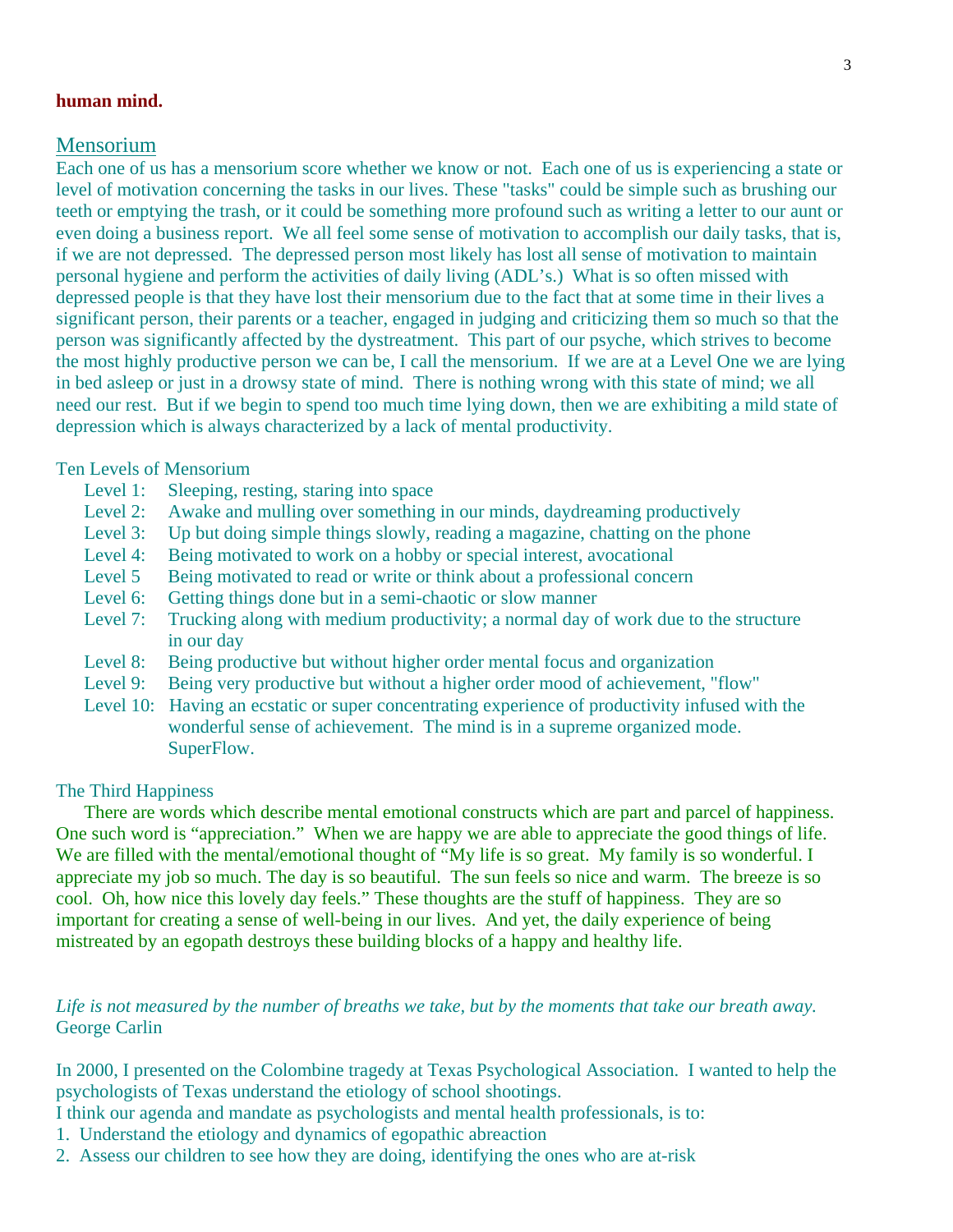- 3. Tracking them: Managing the young people in our schools
- 4. Educating our children in mental health concepts so they can continue areas One through Three on their own!
- 5. Implementing the steps One through Four. That's done through this Crest Class or an extended version of the p.a.p.a. program.

#### A Case Example of Faculty Acting Out

At the new faculty orientation, I asked a faculty member, who I did not know, about which class was using the Emotional Brain by Joseph LeDoux. The person sitting there answered back nonchalantly without considering my interest. My new supervisor was standing there and her immediate answer was "That is part of the Psy.D program." And turned to the nonchalant professor and said, "that's part of the Psy.D. program right?" She nodded her head very disinterested. Dr. H turns back to me, "yeah, that's part of the Psy.D. program." I immediately sensed something was wrong with this exchange. Why had she said anything about what program it was in? Yes, I was not teaching in the Psy.D. program, that's true, but that had nothing to do with my interest in the book and its subject matter. Why had she immediately made a point of that? It hurt me because it seemed to me she was saying, "That book is not used in the program you're teaching in. You should not be interested in that book because you cannot teach that class." My point here is that her immediate, split second reaction to the question was one of judgment. She was lightning fast to *judge* that I was not worthy of interest in that book. That is the egopathic way of reacting. The altruCharacteristic way of reacting would be to have spent 30 seconds asking about my interest in the book. I would have said that I have that book and I walked and talked with Joseph LeDoux at APA in August, 2006. But she didn't get to hear that comment because she didn't show an interest in my point of view. She laid her 'map' on my 'territory.' She focused on her perceptions and her need for power, control, and direction. (PCD).

### Egopathy Destroys Emotional Health

 There are four types of emotional health as we saw in the section on happiness. One of the most glorious types of happiness is the passion of mensorial spirit. Mensorial spirit is the deeply felt emotional drive toward accomplishing a goal. In his book Emotional Intelligence, Daniel Goleman says, "To the degree we are motivated by feelings of enthusiasm and pleasure in what we do … they propel us to accomplishment. It is in this sense that emotional intelligence is a master aptitude, a capacity that profoundly affects all other abilities, either facilitating or interfering with them."

We see this spirit most dramatically in sports. The tournament-winning cross court slam, the tie breaking run into the end zone, the three-pointer to win the play-offs, the home-run to win the series. These are the stuff of testosterone dreams. They give life and passion to our lives because these are the expressions of (and triggers of) powerful emotions lodged deep in the brain.

 But there are more situations in which we are motivated than sports. Any human endeavor can be an expression of this same drive for excellence, accomplishment, and achievement. It starts with the simplest game of cards, a board game, or a video game. The child strives to win the game and feels a rush of excitement when he or she scores a win or achieves a new personal best. This striving, winning, and feeling good is a part, or should be a part, of every child's life. (See the section on the roots of disempathy for a more complete explanation of the connection with egopathy.)

But this drive toward excellence and achievement is not a hardy, genetically driven developmental process. It is fragile. It can be thrown off track. "Resilience" is a trait that we cherish and pray for in our children. And children *can* be resilient according to their genetic make-up *early on in their lives*. But as time goes by the child begins to have a developmental history of either augmented ego strength or, if there is abuse (or trauncil), a history of diminished ego strength.

As children experience "trauncil" they slowly lose the ability to be resilient and lose their natural drive toward accomplishing success. They slip into a malaise and inner boredom that I used to call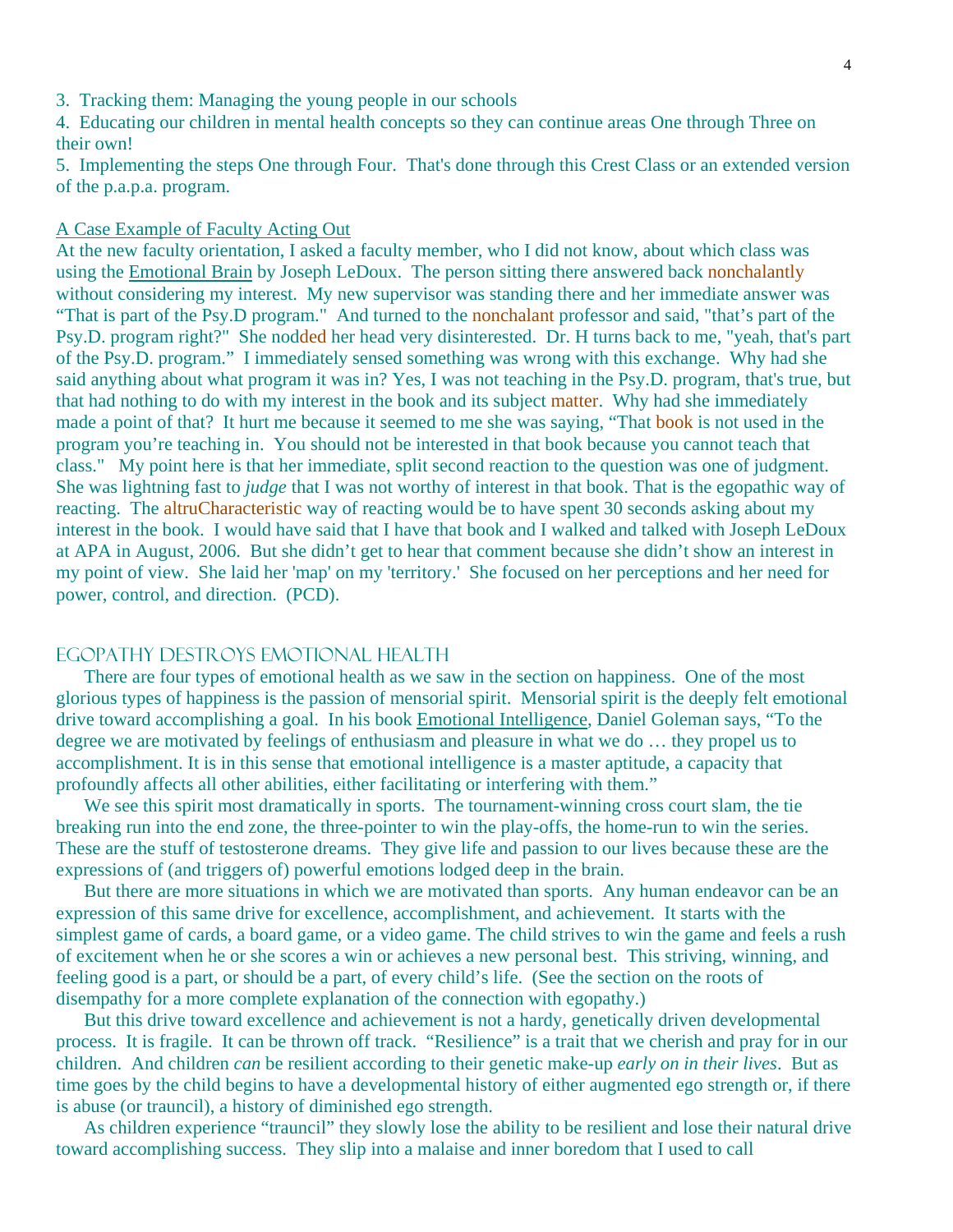"disteleosis." \* I then had to invent the word "mensorium" to describe this mental amalgam of constructs which means the will and drive to envision and follow through with a project. It may be an art project, graduate school, an invention or an Initial Public Offering. Men and women who conceive, create, and carry through their projects are men and women of high mensorium.

 Egopaths love to say, "Pull yourself up by your book straps and get to work." But most of us can only change our mood by about 10%. Our abuse and neglect (trauncil) history is a powerful limiter of our ability to think positively and make ourselves feel better. There is a "glass ceiling" through which we can imagine ourselves being happy but no matter what we do we can seldom "think" our way into a happier mood.

Here is a diagram.

|           | {mood change range} |              |
|-----------|---------------------|--------------|
| Depressed |                     | <b>Happy</b> |

 In Minirth's book, "Happiness is a Choice," he is not saying you can just *choose* to be happy. He is saying you can choose to do the work of therapy and involvement which will lead to happiness. Research shows that happiness levels do not change dramatically over time. Evidently, our children are pretty much stuck with their potential of happiness that their childhood experiences have left them with. If you are a parent, I hope you will take this to heart and do everything you can to provide your child with a happy childhood experience.

 If a person has a happy childhood experience, that person is heir to great passion and many deeply meaningful moments. Each person has to define "deeply meaningful moments" for themselves. Some happy people never have deep and meaningful moments. Some unhappy people have many deep and meaningful moments, so there is not an exact correlation with happiness. But I can say this, unhappy people who don't have deep, meaningful moments are unhappy indeed. It is the theme and purpose of this book to drive home the concept that egopathic parents and other tyrants rob children and, by extension, grandchildren of their deep happiness and meaningful lives by acting our their egopathic impulses.

Egopathic treatment coming from a parent, a spouse, a boss, a professor, or a coworker destroys this most glorious of happinesses. The mensorial passion is the stuff of a successful life. Without it a young person lingers and languishes in indecision, disinterest, poor motivation, and exasperating resistance to getting up and getting out into the world of work and education. They focus all their attention on video games, friends, cruising, and horsing around. Eventually, without intervention, they move into drug usage and even gangs and criminal activities.

 To avoid confusing hyperbole, let's examine the word "destroy." This destructive force is not equally distributed across situations. When there is mensorial destruction to a forty-year-old it is a less severe experience than the "destroy" of an 8 year old. When an eight year old has his or her mensorium "destroyed" it is a change in brain structure that will haunt and diminish this child for the rest of his/her life. When we use the word "destroy" for a grown adult it is, hopefully, a more temporary form of destructiveness. But "destroy" is still the correct word because of its connotation of devastating affect on the adult.

 However, it is not always temporary, depending on the childhood experience. There was a patient of mine who will remain anonymous. We'll call her Lydia. She was overweight and extremely depressed. She had had an abusive childhood with no solid attachment to a loving adult. After years of depression, she became a recipient of government funds and supervision by the local MHMR system. This system worked so well that she began to flourish. She was even hired as an assistant in the MHMR center. There was a contest of some kind which she and one of her mental health professional supervisors won! The award was a trip to Disneyland. For most of us this would have been a time of real joy and exuberant triumph. But the happiness was short-lived for this overweight woman. Her mental illness began to raise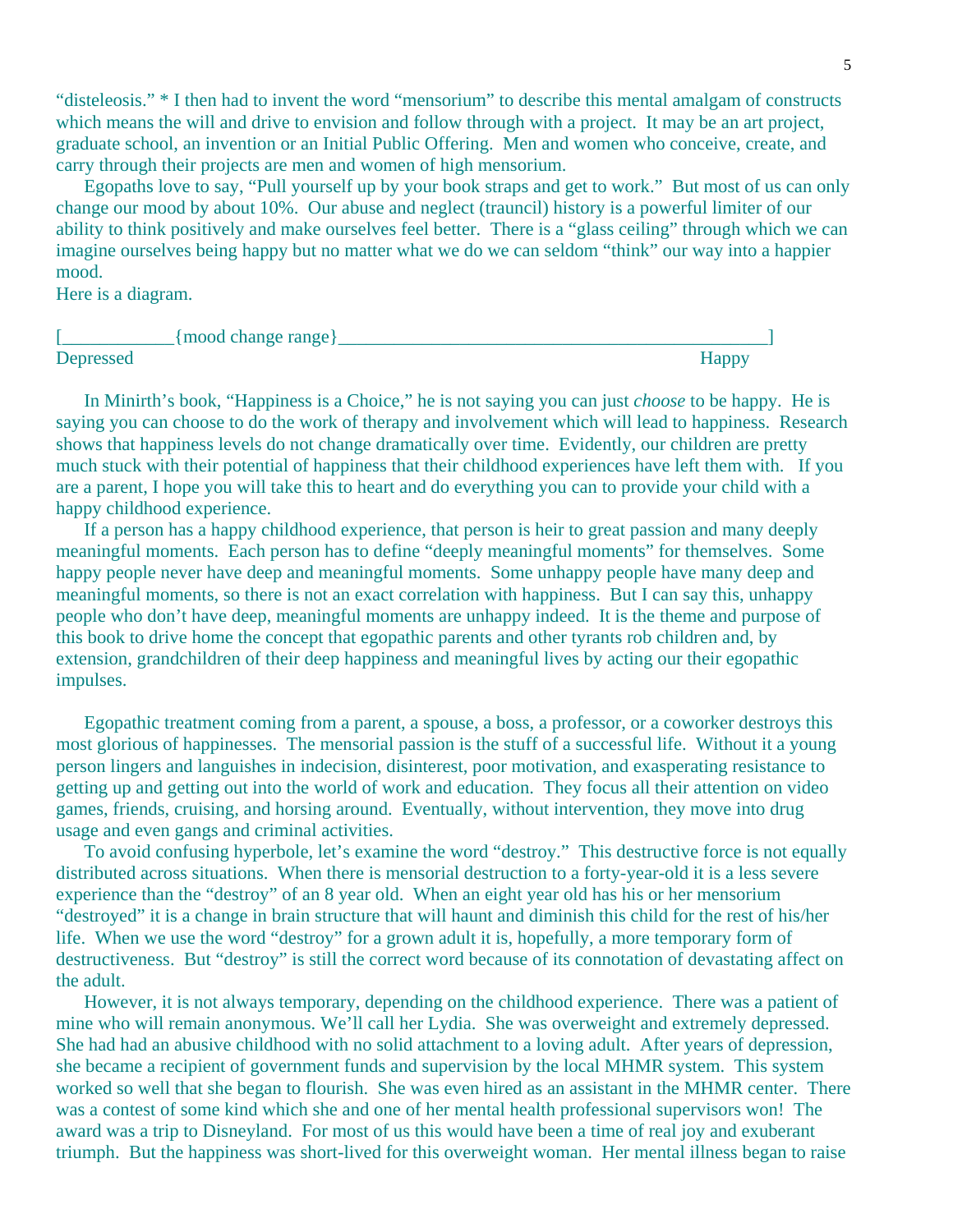its ugly head and she began to be fearful about spending so much time, one on one, with this supervisor and all the other vicissitudes of travel by plane to a distant city. She just couldn't do it. She had to back out of the trip.

 Lydia's refusal to go on the trip aggravated and upset this trusted advisor, the mental health professional with whom she had won the award. So, in retribution, the mental health professional began to turn her back on Lydia. She was no longer supportive. Lydia began to get seriously depressed again and lost her job at the center. She ended up a few years later in my groups at a mental health clinic. We tried to do what we could to bring her out of her depression. After two or three weeks she got better and was discharged. A month later she killed herself.

 I felt bad about Lydia. I would have liked to have had a deeper impact on her brain chemistry. But it was too late. All the childhood abuse combined with the rejective egopathy of the supervisor was too much for Lydia and she had to check out. I am sorry, Lydia. I wish I could have done more for you.

Back to our scenario. You are sitting between an egopathic boss and an HR person or a VP. They are both making it out to seem like you are a total screw up and you know that's not the case. Here is an idea. Ask the HR person to answer a question. "Sure, I'd be glad to," they answer helpfully. Imagine that I am blue and Susan here, my boss, is green. If the conflict is all blue then that means it is completely my fault that things got out of control, that profits have diminished, that the employees are unproductive and unhappy. Now, let's say that the situation is "green." That would mean that the situation is completely Susan's fault. She has mistreated the employees, changed the schedules to meet her hidden agenda, and is now looking for a "fall guy" to blame. Here's my question, "What color is the conflict?"

 The HR person might be tempted to say, "Blue" to continue laying the blame on you. The right answer, of course, is "blue-green" (teal, aqua). Most conflicts are 50/50 in nature and should be approached that way. But the HR person and your boss are laying all the blame on you. So ask them, with real concern in your voice, "Are you sure you want to "dichotomize" this situation? Are you sure you want to engage in "dichotic thinking?" When you think in terms of one person being "all bad" and another person being "all good," that is what Sigmund Freud called "splitting" and is a sign of egopathic thinking which is one step away from psychopathic thinking. Are you sure you want to show yourself to be an egopath? Almost a psychopath??

 This tactic is both clever in a silly sort of way and absolutely grounded, as well. Psychopaths view the world in very black and white terms. They have very hard "If ... then" statements in their heads. It's part of their pathology. "If you don't give me all your money, then that means you totally disrespect me and therefore you deserve to die." And they pull the trigger. We can't imagine why someone would do such a horrid thing. It is this very "black and white" thinking that causes them to feel justified in pulling the trigger and then feeling no remorse. "He deserved it. You heard what he said." But here you are in a similar situation but instead of a psychopath getting ready to pull a trigger you have an egopath getting ready to crucify you to meet his/her own hidden agenda or personal ego needs. And after the deed is done, he or she will feel as little remorse for putting you out on the streets as the psychopath will feel when he shoots his victim.

 So here's your response. "If you decide to blame only me, then you are exhibiting dichotic thinking. You are revealing to me that you are an egopath. I will be letting the upper management (president, director, principal) know that you have shown yourself to be an egopath. So it would not surprise me if you ended up losing your job within the next six months. Is that okay with you or would you like to think about this decision for a couple of days?" Stand up and say, "I'll let you think about it and I'll give you a call on Tuesday, okay?" Then walk out the door. Hopefully, this will work to save you from an inappropriate termination. But keep in mind it hasn't been tried out. It's only a suggestion.

#### Accountability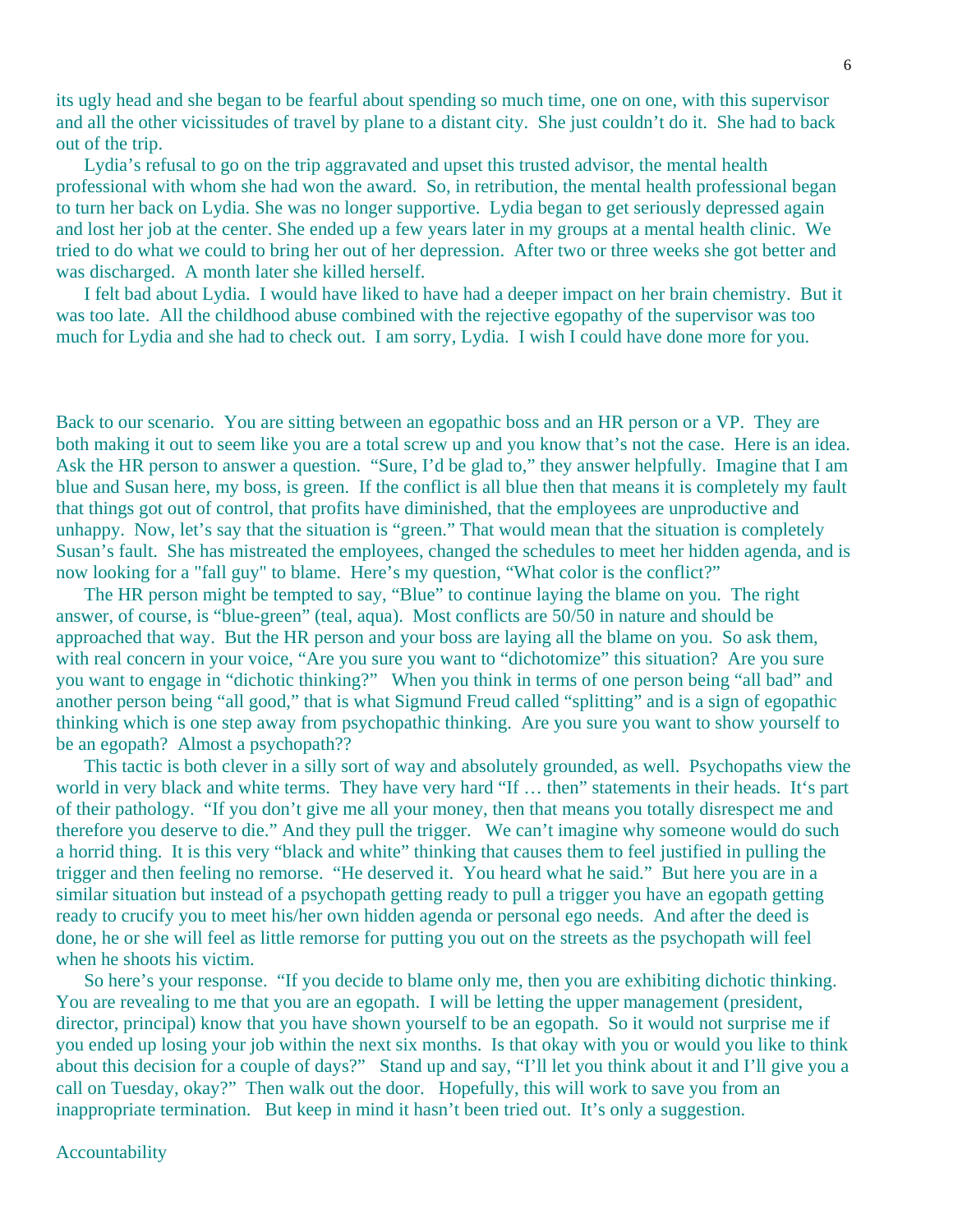People should be held accountable for their actions. Well-meaning people hold others accountable for their behavior. Holding people accountable for their behavior helps them become ego healthy because they stop blaming others for their misbehavior and shortcomings. Once an immature person starts holding himself accountable, he or she can begin to take steps toward sobriety and a high character life. This is true. But it is not the whole story.

 "Holding people accountable for their behavior" is a favorite tack of egopaths. Why? because it lets egopaths off the hook for what they are doing to others. It is easy to tell someone who complains of this or that to stop blaming others and start owning their own shortcomings and get to work. That's easy to do. What's hard to do is to show empathy for how the "power up" people in their lives probably really are not acting in his or her best interest. Showing empathy and validation is a much more difficult way to deal with a complaining person. It takes a lot of character to be supportive and listen for a few minutes. It takes strength of character not to say "take responsibility" right after a complaint. Remember, Step One is to listen and validate. Step Two is to give advice and admonish.

Straining and Draining: Our happiness goes down as our blood pressure goes up

 There has been very little research into how straining and draining it is to live within the egopathic management system that most of us live with everyday at work. One woman, Sylvia, who had a sweet personality and a good work ethic, recounted how she lives with stress everyday which causes her to sleep poorly. Why? Because her power up (PU) people ask her to do tasks which are really their job and would be much easier for them to do. She said if she confronted them directly, even in an Adult-Adult way, they would most likely email her supervisor and she'd be in big trouble. She felt trapped in this low character system because people in PU positions are not "held accountable" by *their* supervisors to honor and follow the Rules of Interpersonal Behavior (RIC). So those of us at the bottom and below the egopaths just suffer and there's nothing we can do about it.

The Effects of Exposure to Egopathy: How it Affects Us Physically

- 1. Teeth grinding
- 2. Weight gain
- 3. Aging on our face and our bodies.
- 4. Stomach acid, Irritable bowel syndrome
- 5. Muscle Pain
- 6. Immune system is compromised
- 7. Tendons and ligaments are prone to be weakened and tear
- 8. Arthritis engendered or exasperated
- 9. Phantom pains and physical sensitivities
- 10. High blood pressure
- 11. Muscle pain and weakness
- 12. Injuries are slower to heal
- 13. Joint pain and stiffness
- 14. Cancer
- 15. Heart disease
- 16. Alzheimer's disease
- 17. The drive to smoke, use drugs, drink
- 18. A general weakness or soreness in our bodies.
- 19. An acute attack of the above. It used to be called "neurasthenia."
- 20. Back pain, and after enough years, actual back disease.